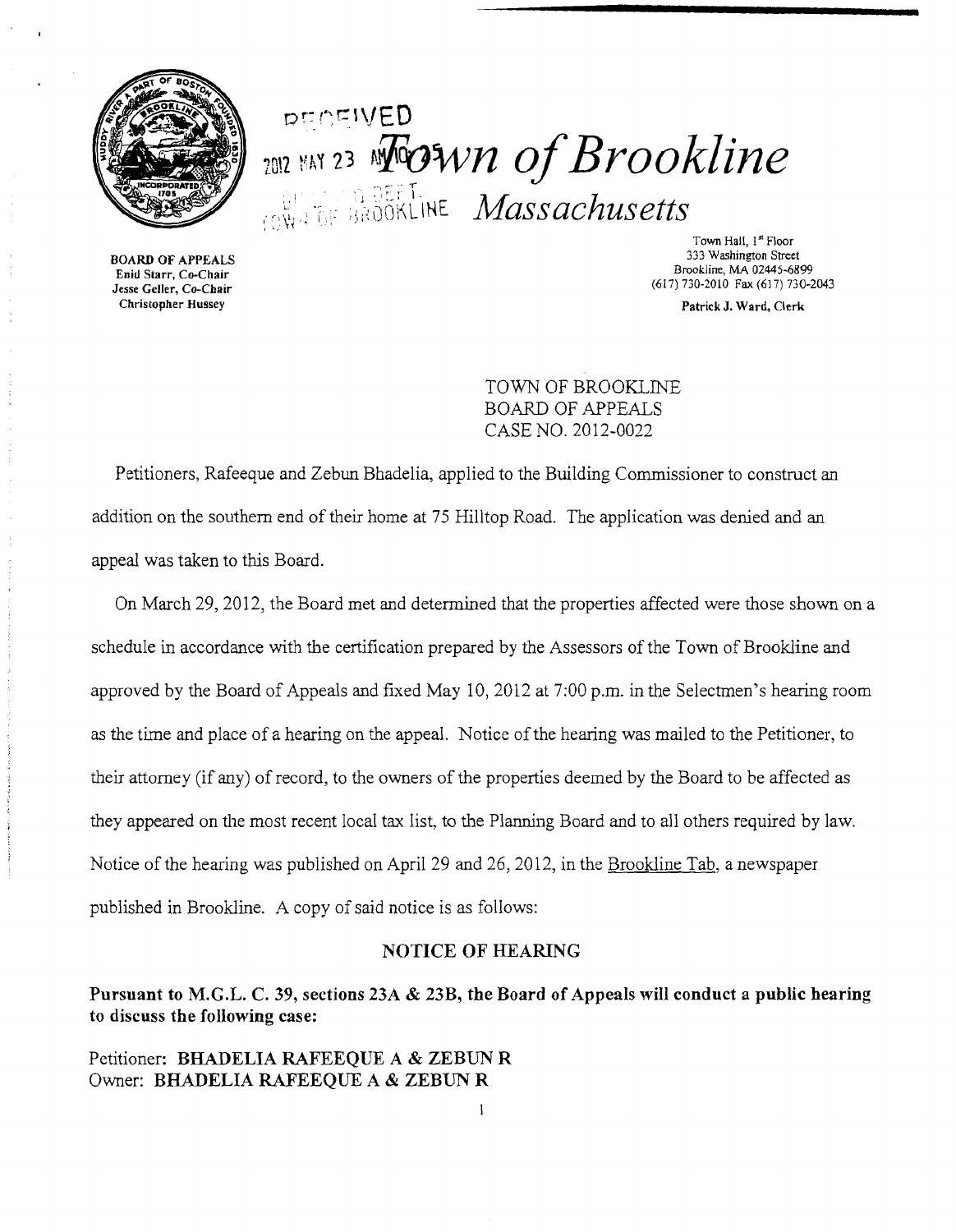Location of Premises: **75 HILLTOP RD** Date of Hearing: **MAY 10, 2012** Time of Hearing: **7:00PM** Place of Hearing: **Selectmen's Hearing Room, 6th floor** 

A public hearing will be held for a variance and/or special permit from:

# **5.43; Exceptions to Yard and Setback Regulations, special permit required.**  5.54. **Exceptions for Existing Alignment, variance required. 8.02.2; Alteration or Extension, special permit required.**

of the Zoning By-Law to Demolish addition to south (rear) elevation of house at **75 Hilltop Road** 

Said premise located in an **S-15 (single-family)** residential district.

*Hearings, once opened, may be continued by the Chair to a date and time certain. No further notice will be mailed to abutters or advertised in the TAB. Questions regarding whether a hearing has been continued, or the date and time ofany hearing may be directed to the Zoning Administrator at* 617-734 *2134 or check meeting calendar at:http://calendars.town.brookline. rna. uslMasterTownCalandarl?FormID*=158.

The Town of Brookline does not discriminate on the basis of disability in admission to, access to, or *operations ofits programs, services or activities. Individuals who need auxiliary aidsfor effective*  communication in programs and services of the Town of Brookline are invited to make their needs *known to the ADA Coordinator, Stephen Bressler, Town ofBrookline,* **11** *Pierce Street, Brookline, MA 02445. Telephone:* **(617)** *730-2330; TDD* **(617)** *730-2327.* 

# **Enid Starr Christopher Hussey Jonathan Book**

At the time and place specified in the notice, this Board held a public hearing. Present at the hearing were Chairman Enid Starr, Board Members, Jonathan Book and Christopher Hussey. The case was presented by the Petitioner Rafeeque Bhadelia. Mr. Bhadelia waived reading of the notice.

Mr. Bhadelia described the property as a single family home in the Chestnut Hill area. The house is the second house from the intersection of Fairway Road. Along the front property line is a tall hedge of arborvitae screening the house from the street. Mr. Bhadelia said that he is constructing an addition to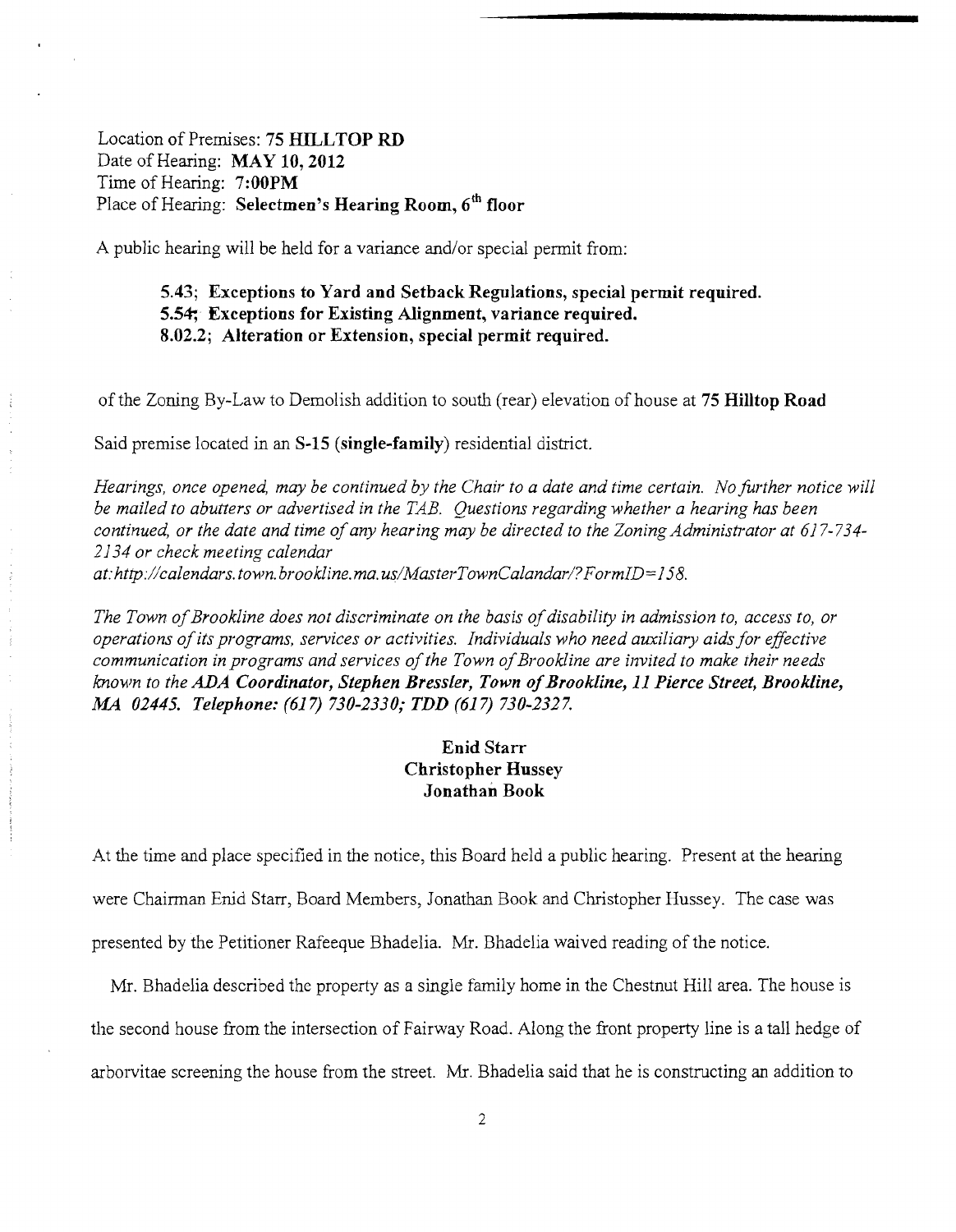the side and front of his house. He said the front addition is needed to connect the two wings of the house. He said the house meets the *2S* foot front yard setback but is subject to front yard alignment requirements and requires the house be in alignment with the abutting houses. He is seeking a special permit for the front yard alignment and for extending a non-conforming use. Mr. Bhadelia presented two letters from direct abutters in support of his addition, from Michael Elwood at 65 Hilltop Road and Edward Buckbee of *8S* Hilltop Road.. There was also a letter submitted in opposition from Frank Lloyd of *S9* Hilltop Road.

Chairman Starr asked for comments from the board. Board member Hussey asked the petitioner about the comer where the addition was going. The petitioner stated that there was currently a bathroom in that location and there will be another bathroom added. The petitioner stated that by constructing the addition in the manner proposed he would be able to leave the existing stairs in their current condition and not have to modify them. Board member Hussey asked about the floors not aligning. Mr. Bhadelia stated that the existing ceilings were very low and the new ceilings would be higher resulting in the uneven floor alignment.

Chainnan Starr stated that in order to grant the special permit the petitioner would need to provide counterbalancing amenities. Chairman Starr asked what kind of counterbalancing amenities the petitioner was prepared to provide. The petitioner stated that he planned to have additional landscaping installed.

Member Book asked if the neighbors who have provided letter of support are direct abutters on either side. The petitioner said yes. Member Book also asked what the location was of the abutter that submitted a letter of opposition. It was determined that the abutter at *S9* Hilltop Road was two houses to the right on the same side of the street.

3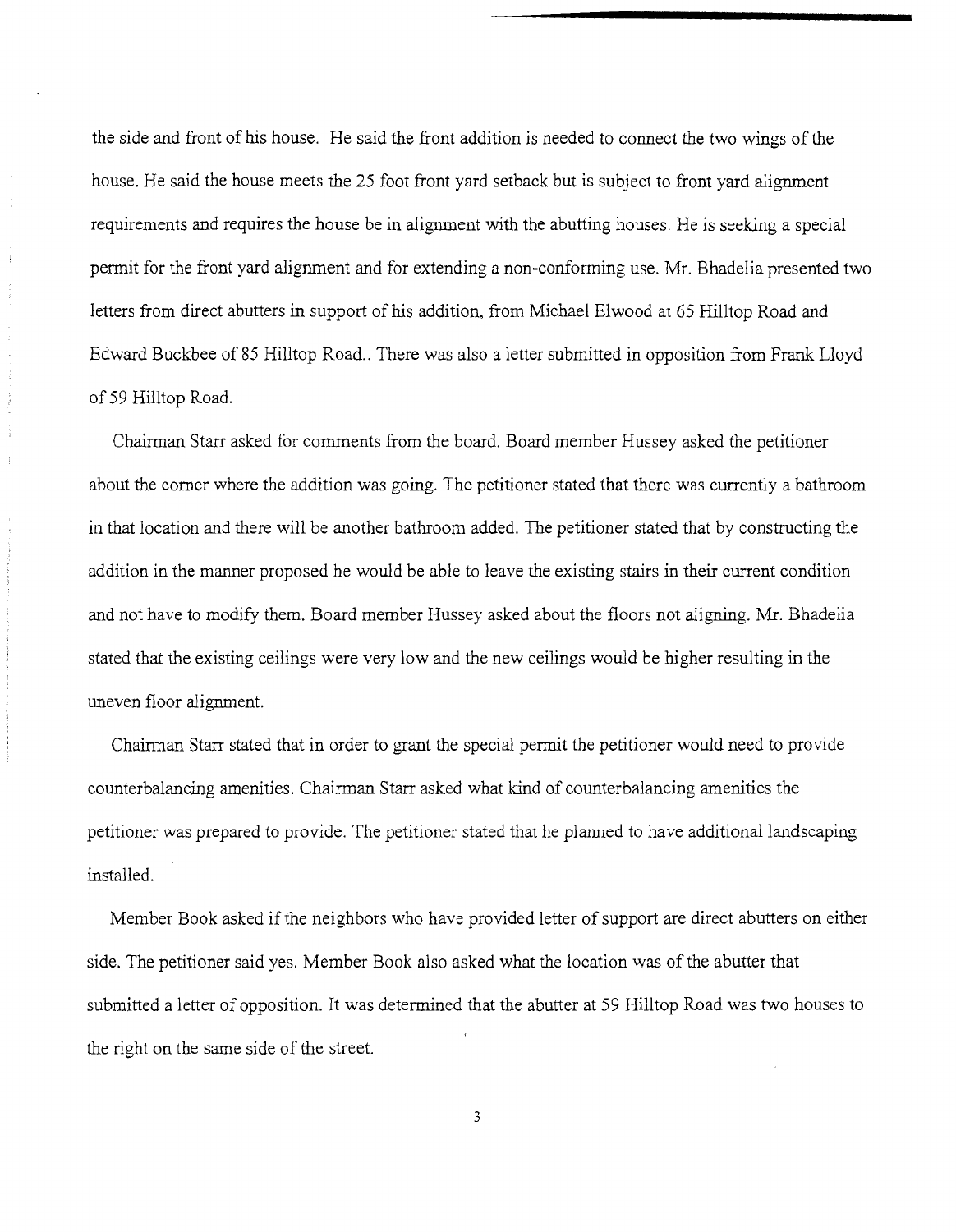Chairman Starr asked whether anyone in attendance wished to speak in favor of or against the

proposed relief. No one rose in opposition or support.

Chairman Starr called on Polly Selkoe, Assistant Director of Regulatory Planning to present the

Planning Board's Recommendations.

#### **Section 5.54** - Exceptions for Existing Alignment

If the alignment of two or more existing buildings on lots on either side of the property on the same side of the street is farther back than the required front yard depth, the required front yard setback is the average of the alignment of all buildings within 150 feet of said front yard. The front yard setback for the house to the left, which is a corner lot, ranges from 46.6' to 62.9' (average 52.9'), and the house on the right ranges from 31.3' to 40.3'(average 34.8').

|                                 | Rea. | Reg. with |                 |             |                 |
|---------------------------------|------|-----------|-----------------|-------------|-----------------|
| <b>Dimensional Requirements</b> |      | averaging | <b>Existing</b> | Proposed    | <b>Relief</b>   |
| <b>Front Yard Setback</b>       | 25   | 43.8'     | 37.8'-39.7'     | 30.9'-35.3' | Special Permit* |

\* Under *Section 5.43*, the Board of Appeals may waive yard and setback requirements if a counterbalancing amenity is provided. The applicant will be providing additional landscaping.

#### **Section 8.02.2 -** Alteration or Extension

A special pennit is required to alter a pre~existing non-conforming structure or use.

Ms. Selkoe said the Planning Board supports the relief necessary to allow this addition. The front yard setback proposed is 10 feet greater than what would ordinarily be required in this zoning district. The addition is attractive and will largely not be seen from the street because of the tall arborvitae along the front and side property lines. The two abutters to either side of the house have submitted support letters.

Therefore, the Planning Board recommends approval of the plans by FKA Consultants, dated  $2/10/2012$ , subject to the following conditions:

1. Prior to the issuance of a building permit, the applicant shall submit a final landscape plan indicating all counterbalancing amenities subject to the review and approval of the Assistant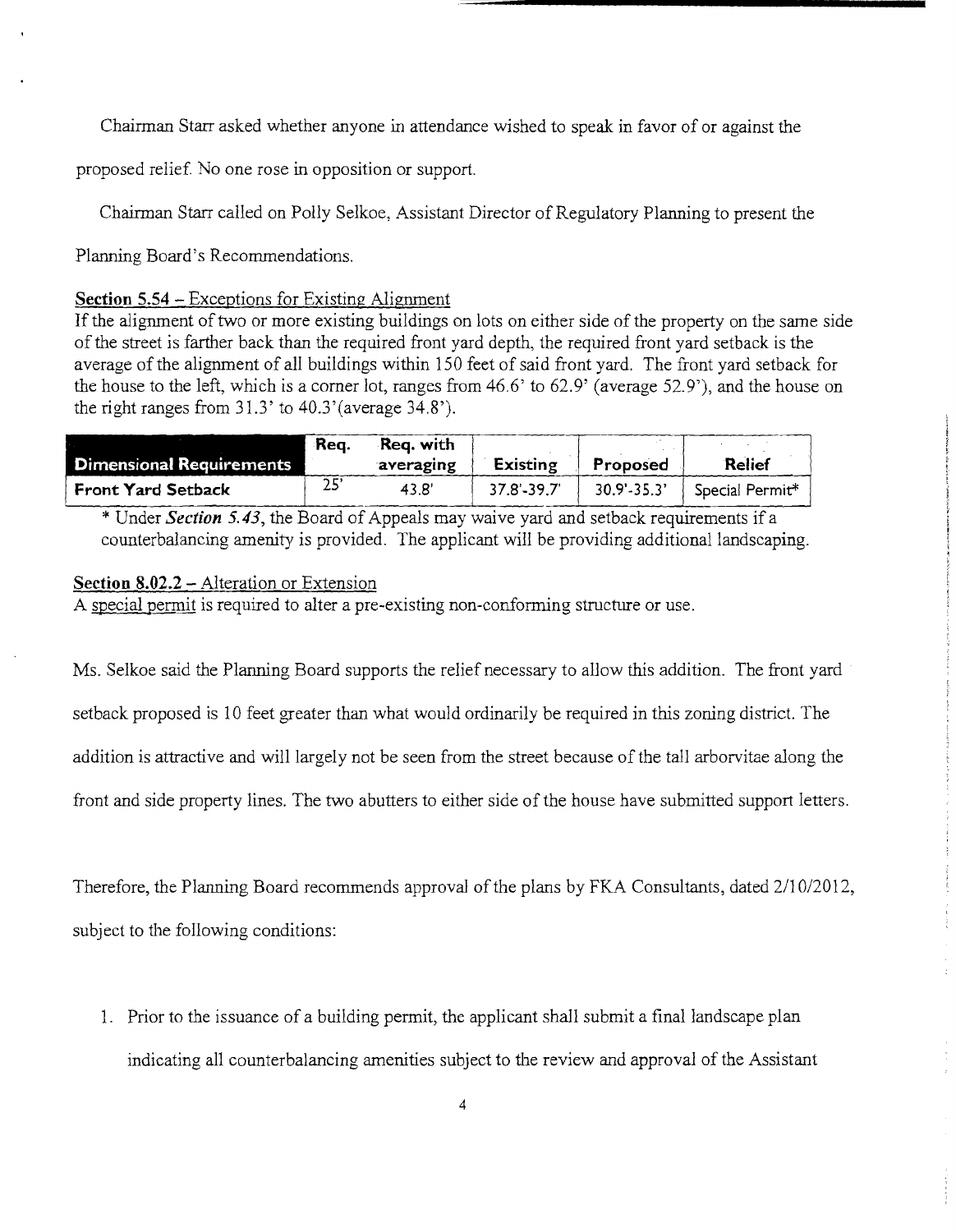Director of Regulatory Planning.

2. Prior to the issuance of a building permit, the applicant shall submit to the Building Commissioner for review and approval for conformance to the Board of Appeals decision: 1) a final site plan stamped and signed by a registered engineer or land surveyor; 2) final building elevations; and 3) evidence that the Board of Appeals decision has been recorded at the Registry of Deeds.

The Chainnan then called upon Michael Yanovitch, Chief Building Inspector, for the report from the Building Department. Mr. Yanovitch stated that the Building Department had reviewd the plans for the addition and they appear to be well designed. The Building Department supports the Planning Departments recommendations and has no issue with the petitioners request for relief.

During deliberations Board member Hussey asked Ms. Selkoe if the Planning Board took in to account the aesthetics of the addition. Ms Selkoe said since there was no requirement for Design Review there was not much discussion regarding the aesthetics.

 $\bar{\bar{z}}$ 

The Board, having deliberated on this matter and having considered the foregoing testimony, concluded that it was desirable to grant the requested relief and made the following specific findings pursuant to **Section 9.05** of the Zoning By-Law:

- a. The specific site is an appropriate location for such a use, structure, or condition.
- b. The use as developed will not adversely affect the neighborhood.
- c. There will be no nuisance or serious hazard to vehicles or pedestrians.
- d. Adequate and appropriate facilities will be provided for the proper operation of the proposed use.